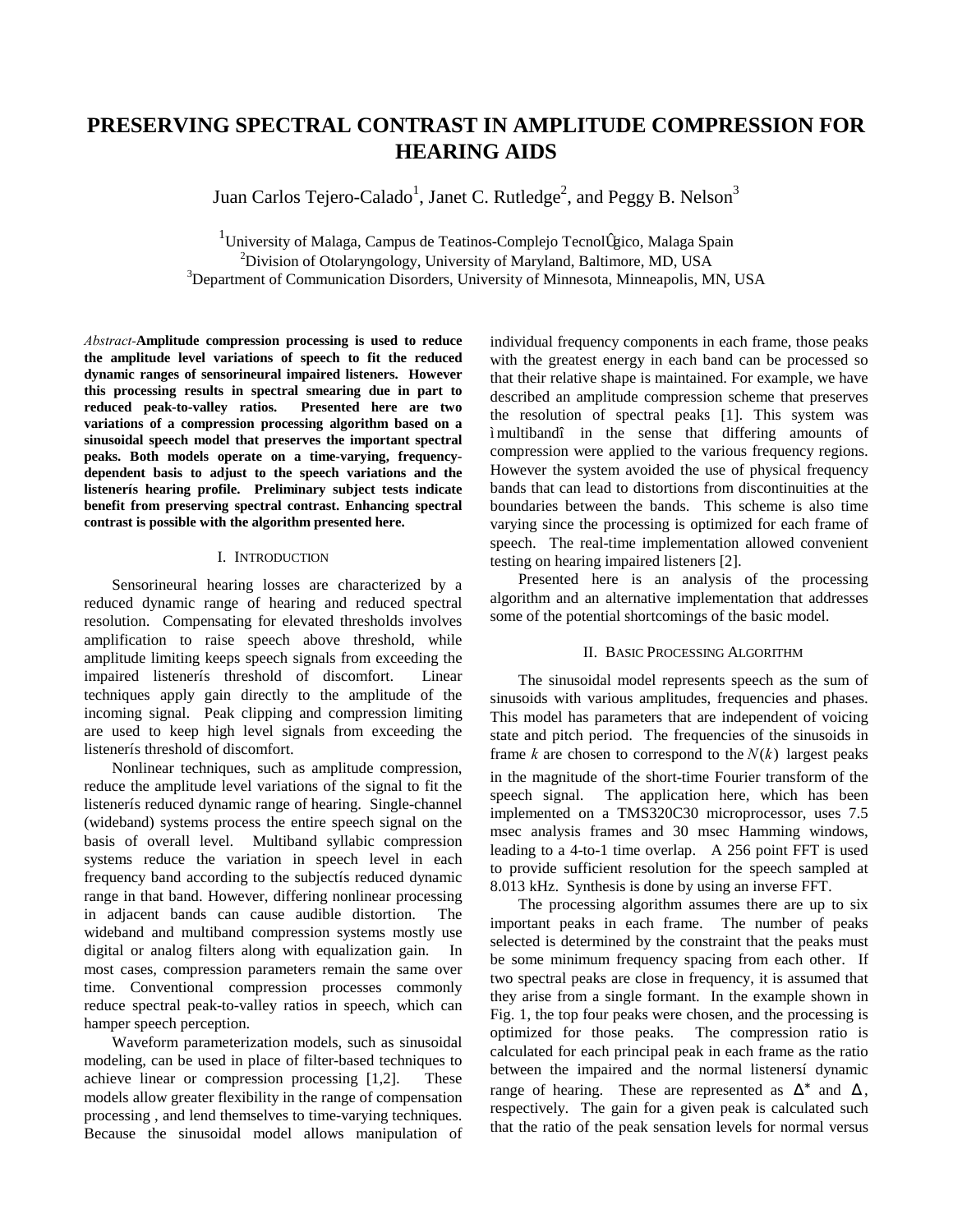| <b>Report Documentation Page</b>                                                                                                                                                                                                                                                                   |                                                             |                                                    |  |  |  |  |
|----------------------------------------------------------------------------------------------------------------------------------------------------------------------------------------------------------------------------------------------------------------------------------------------------|-------------------------------------------------------------|----------------------------------------------------|--|--|--|--|
| <b>Report Date</b><br>25OCT2001                                                                                                                                                                                                                                                                    | <b>Report Type</b><br>N/A                                   | Dates Covered (from to)                            |  |  |  |  |
| <b>Title and Subtitle</b><br>Preserving Spectral Contrast in Amplitude Compression for<br><b>Hearing Aids</b>                                                                                                                                                                                      |                                                             | <b>Contract Number</b>                             |  |  |  |  |
|                                                                                                                                                                                                                                                                                                    |                                                             | <b>Grant Number</b>                                |  |  |  |  |
|                                                                                                                                                                                                                                                                                                    |                                                             | <b>Program Element Number</b>                      |  |  |  |  |
| Author(s)                                                                                                                                                                                                                                                                                          |                                                             | <b>Project Number</b>                              |  |  |  |  |
|                                                                                                                                                                                                                                                                                                    |                                                             | <b>Task Number</b>                                 |  |  |  |  |
|                                                                                                                                                                                                                                                                                                    |                                                             | <b>Work Unit Number</b>                            |  |  |  |  |
| Performing Organization Name(s) and Address(es)<br>University of Malaga, Campus de Teatinos-Complejo<br>Tecnológico, Malaga Spain                                                                                                                                                                  |                                                             | <b>Performing Organization Report Number</b>       |  |  |  |  |
|                                                                                                                                                                                                                                                                                                    | <b>Sponsoring/Monitoring Agency Name(s) and Address(es)</b> | Sponsor/Monitor's Acronym(s)                       |  |  |  |  |
| US Army Research, Development & Standardization Group<br>(UK) PSC 802 Box 15 FPO AE 09499-1500                                                                                                                                                                                                     |                                                             | <b>Sponsor/Monitor's Report Number(s)</b>          |  |  |  |  |
| <b>Distribution/Availability Statement</b><br>Approved for public release, distribution unlimited                                                                                                                                                                                                  |                                                             |                                                    |  |  |  |  |
| <b>Supplementary Notes</b><br>Papers from the 23rd Annual International Conference of the IEEE ENgineering in Medicine and Biology Society,<br>October 25-28, 2001, held in Istanbul, Turkey. See also ADM001351 for entire conference on cd-rom., The original<br>document contains color images. |                                                             |                                                    |  |  |  |  |
| <b>Abstract</b>                                                                                                                                                                                                                                                                                    |                                                             |                                                    |  |  |  |  |
| <b>Subject Terms</b>                                                                                                                                                                                                                                                                               |                                                             |                                                    |  |  |  |  |
| <b>Report Classification</b><br>unclassified                                                                                                                                                                                                                                                       |                                                             | <b>Classification of this page</b><br>unclassified |  |  |  |  |
| <b>Classification of Abstract</b><br>unclassified                                                                                                                                                                                                                                                  |                                                             | <b>Limitation of Abstract</b><br>UU                |  |  |  |  |
| <b>Number of Pages</b><br>4                                                                                                                                                                                                                                                                        |                                                             |                                                    |  |  |  |  |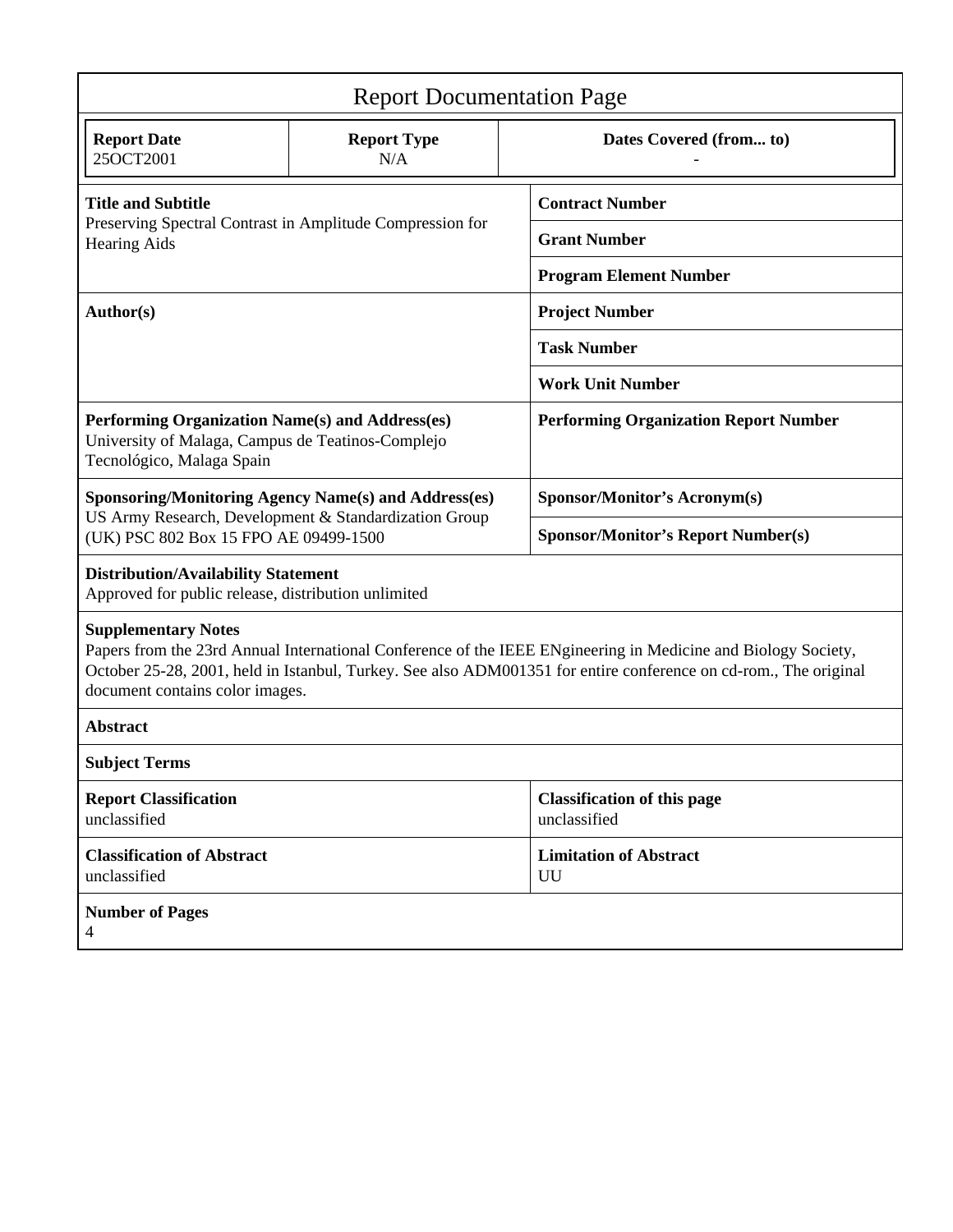impaired listeners is equal to the ratio of their respective dynamic ranges. In other words,

$$
c = \frac{\Delta^*}{\Delta} = \frac{\delta^*}{\delta} \tag{1}
$$

where  $\Delta$  is the normal dynamic range and  $\Delta^*$  is impaired dynamic range at the frequency of the peak,  $\delta$  is the sensation level for the sinusoid for normal listeners, and  $\delta^*$ is the sensation level for the processed sinusoid for impaired listeners. The amplitude of the processed peak is

$$
A^* = cA + T_{im} \tag{2}
$$

where,  $T_{im}$  is the impaired threshold of hearing, and  $A$  is the amplitude of the original sinusoid peak. The resulting gain is the difference between *A*<sup>∗</sup> and *A.*

Fig. 1 shows the spectrum of a speech segment. The peaks of the FFT that are used as the underlying sinusoids are indicated by a  $*$ . The squares denote the sinusoids that are selected as principal peaks. The sloping line represents the threshold of hearing  $T_{im}$  for the impaired listener used in this example.

In order to preserve the relative peak-to-valley ratio of the principal peaks, the gains for those peaks are used to determine the amount of gain to apply to the sinusoids between the principal peaks. To prevent discontinuities, the gain applied to each sinusoid transitions linearly from the gain at one principal peak to the gain at the next principal peak. The resulting speech has the reduced dynamic range characteristic of compression processing even though most of the peaks actually undergo linear gain processing. Henceforth this processing scheme will be referred to as COL to represent its compression and linear gain aspects.

The processed speech is synthesized by performing an inverse FFT on the modified sinusoid peaks. The processing operates on the magnitudes of the complex spectral amplitudes only; the phase is not changed. The quality of the algorithm relies on a naturally changing phase, and not on the exact values of the phase components. The 4-to-1 overlap-add process used in the synthesis smoothes discontinuities at the frame boundaries. Although the peakto-valley ratio is not perfectly maintained, it is evident from Fig. 1 that the important peaks are clearly distinguishable in the COL processed speech and do not suffer from the smearing that accompanies conventional compression processing.

To reduce ambient background noise in silent regions, if the maximum peak in a band is below 30 dB, it is only given the gain that would be applied to a 30-dB peak. Some gain is needed in these areas to avoid the perception of discontinuities in the signal. It is presumed, however , that the low-level peaks are not informative parts of the speech signal. This parameter is adjustable and can be optimized based on the results of clinical tests.



Fig. 1. Speech spectrum indicating top four spectrally important principal peaks before and after COL processing. The impaired threshold of hearing  $T_{im}$  is also shown. The peaks of the FFT used as the model sinusoids are indicated by a \*. The squares denote the sinusoids that are selected as principal peaks

# III. RESULTS AND ANALYSIS

The theoretical benefits of preserving and enhancing speech spectral contrast for listeners with impaired hearing have been outlined previously [3]. The results obtained with the COL processing scheme from hard of hearing listeners show that preserving spectral peak-to-valley ratios can improve word and sentence understanding in quiet and in noise [4]. The COL algorithm was compared to a multiband compression (MBC) system with five bands and a 40 dB threshold similar to those compression systems implemented in current hearing aids. Stimuli processed by both algorithms had the same long-term spectrum and overall amplitude, but contained different spectral peak-to-valley ratios. Stimuli were presented at a range of intensities in both quiet and in noise.

Fig. 2 shows the spectra for COL and MBC processing along with the original spectrum for a segment of speech. Both processing methods clearly raise the speech to an audible range. Although the MBC signal (top spectrum) for this frame appears stronger, all processed signals were matched for rms prior to presentation. Note the greater peak-to-valley contrast for the COL signal (middle spectrum). Note also some discontinuities in the MBC signal that occur at the boundary between frequency bands.

Testing was conducted on COL and MBC processing using four adult listeners with moderate hearing loss (flat and sloping). Stimuli consisted of consonant-vowelconsonant (CVC) nonsense syllables under four listening conditions: in quiet and in noise, each at both soft and comfortable levels. Here "soft" is defined as 10 dB below the most comfortable level (MCL). Results are shown in Table 1 for the both soft and MCL listening levels in both quiet and in noise.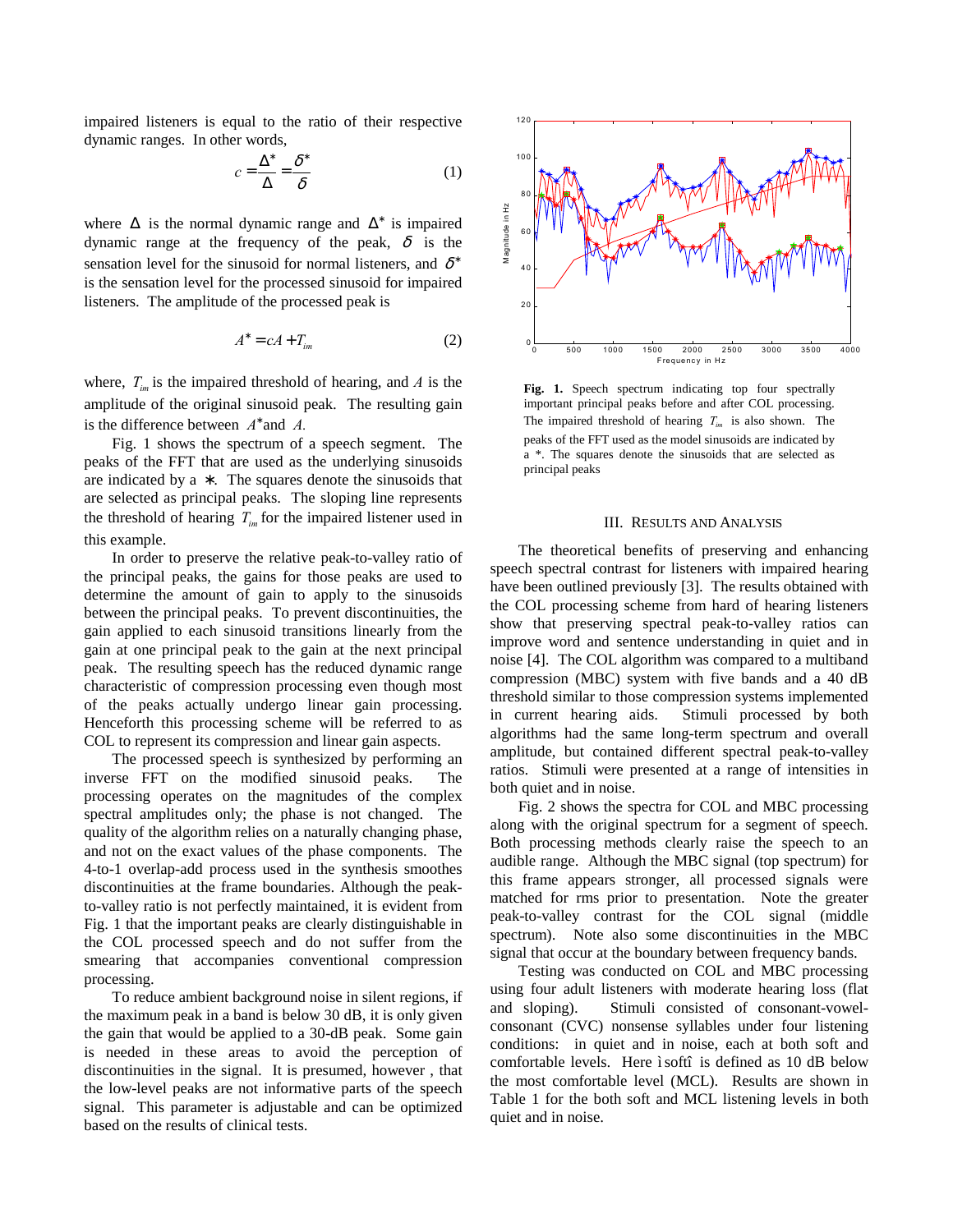

**Fig. 2.** Speech spectra for COL and MBC processing schemes. The top spectrum is MBC, COL is just below that, and the original spectrum is on the bottom. The impaired threshold of hearing  $T_{im}$  is also shown.

At soft levels, listeners tended to perform better using COL, especially in quiet. At comfortable levels, listeners also tended to perform better using COL in noise. However at comfortable levels with no noise, both processing methods performed equally well. Overall, all of the hearing impaired listeners, either flat or sloping losses, demonstrated benefit from COL processing.

The main observable differences in the outputs of the two processing schemes are in the spectral resolution, and the tendency for MBC to have higher amplitude levels in high frequency regions for sloping loss subjects. The reasons for the differences in spectral resolution have already been noted. The COL processing tends to select primary peaks in the lower frequency regions so the gains for high frequency regions are often driven by what was determined in a region of lesser loss. When the COL is forced to choose a primary peak above 4 kHz, the output spectrum is closer to that of MBC in that frequency region. However in many speech segments there is not much informative speech signal information above 4 kHz so it is not clear whether this slight change in amplitude level at high frequencies is having a pronounced effect. In preliminary listening tests using only COL, there did not appear to be any difference in performance when a primary peak was forced to be above 4 kHz. Recent clinical data suggest that providing amplification in the region of 4 kHz is often undesirable for listeners with severe hearing loss [5]. However more tests need to be conducted.

The question of whether signal processing schemes that preserve or enhance spectral contrast can compensate for the reduced frequency resolution was further examined in [4]. Normal hearing listeners with simulated hearing losses were used in tests similar to the ones conducted with hearing impaired listeners to determine whether the benefit observed previously was primarily from increased audibility or from improved spectral resolution. Results were also compared with those obtained using original unprocessed speech.

In summary, speech processed through COL was as intelligible as the original for both simulated mild and sloping hearing losses. In fact final consonants may have been more intelligible with COL than with the original. Speech processed through MBC appropriate for mild losses was as intelligible as the original. However speech processed through MBC for sloping losses was less intelligible than the original or COL. MBC for this hearing loss introduces some artifacts and spectral smearing. Overall, the improvement for normal hearing listeners was not as great as that noted by listeners with hearing loss in the previous study. Therefore it can be concluded that the increased audibility provided by COL is not the main benefit. Rather the results suggest that the improved spectral contrast with COL provides some compensation for the reduced spectral resolution in hearing impaired listeners.

**Table 1.** Mean *(and standard deviation)* number of phonemes correct for 4 hard-of-hearing listeners identifying consonants and vowels in 20 syllables processed by COL or by MBC. Syllables were presented at the listeners' most comfortable levels (MCL) or at soft levels 10 dB below their MCL, in broadband noise or with no noise added. Asterisks (\*) indicate a significant difference between scores obtained using COL and MBC processing.

|                                  | COL         |               | <b>MBC</b> |           |
|----------------------------------|-------------|---------------|------------|-----------|
|                                  | Consonants  | Vowels        | Consonants | Vowels    |
| Soft level-noise                 | $4.3*(1.3)$ | 8.3(2.6)      | 2.8(1.8)   | 6.4 (1.5) |
| Soft level no noise $11.4*(3.9)$ |             | $15.3*$ (3.6) | 8.5(4.0)   | 11.8(3.4) |
| MCL-noise                        | $6.8*(2.6)$ | 13.8(2.2)     | 5.0(1.7)   | 9.0(4.1)  |
| MCL-no noise                     | 11.6 $(.4)$ | 13.8 $(1.0)$  | 9.8(4.7)   | 13.0(3.8) |

#### IV. LPC-BASED IMPLEMENTATION OF ALGORITHM

The basic COL algorithm selects the primary peaks through an iterative process that eliminates certain peaks from further consideration. The selected peaks are determined in part by the maximum number of peaks allowed and the minimum spacing that must be between them. The values used here were determined mostly through experimental means.

To test further the importance of spectral resolution in compression processing, it is desirable to enhance the peakto-valley ratio present in the original speech, rather than simply preserving it. This requires more precision in selecting the principal peaks. In fact, theory suggests that we choose peaks at the formant frequencies rather than just at some relative maxima of the spectrum. Using the LPC spectrum as a guide is one convenient way of achieving this goal. It also ensures that the principal peaks will be appropriately distributed throughout the spectrum, and not clustered in lower frequency, higher amplitude areas.

The COL-LPC processing is similar in principle to the COL processing. However rather than operating on the sinusoidal model peaks, the algorithm finds the desired gain for each principal peak of the LPC spectrum, and then interpolates the LPC valley regions between peaks in the